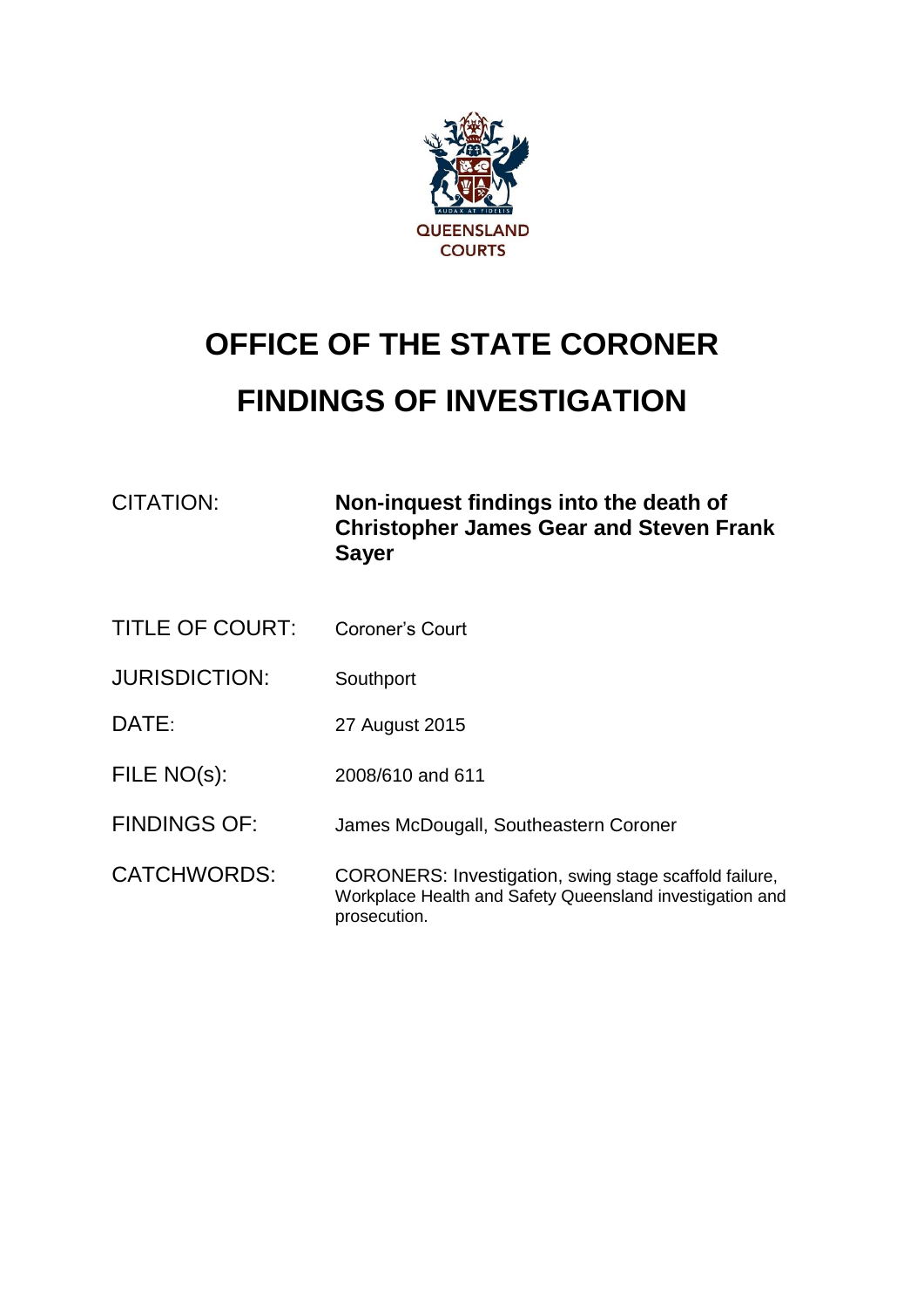Christopher James Gear (aged 36) and Steven Frank Sayer (aged 56) died on 21 June 2008, after a swing stage scaffold failed whilst they were carrying out concrete patching work on the exterior wall of the Meriton Pegasus building, a multi-storey commercial structure under construction in Broadbeach.

Mr Gear and Mr Sayer died from multiple injuries sustained as a result of a fall from height.

# **Coronial investigation**

Police and Inspectors from Workplace Health and Safety Queensland (WHSQ) were immediately notified of the incident and attended the site. Extensive investigations were subsequently conducted by both parties in a collaborative manner, and comprehensive coronial reports prepared.

Whilst I do not propose to detail all of the evidence obtained during the course of these investigations, the relevant facts of the matter, and subsequent conclusions reached by WHSQ and the Police, are summarised below.

#### *Background*

The company responsible for the building's construction was Karimbla Constructions. They engaged the services of Pryme Constructions, who employed Mr Gear and Mr Sayer. The scaffolding system used on site had been installed by Allscaff Systems Pty Ltd at the direction of Karimbla Constructions. There were approximately eight swing stage scaffolds set up on site.

A swing stage is a type of suspended scaffold used to provide a temporary work platform, which is capable of being raised or lowered on the exterior of a building. This type of scaffold is used during construction and for ongoing maintenance of the exterior surfaces of the building.

The aluminium swing stage scaffold, which failed during this incident, was 7.1 metres in length and had a safe working load of 350 kilograms. It was designed by Aluminium Access Systems.

A swing stage will generally consist of a suspension system located on or in the building from which hoist ropes are hung. A cradle or work platform is attached to the ropes using hoist motors, which include brakes and a secondary safety support system. These hoist motors provide the means of raising and lowering the cradle to the desired working position.

Operators of the swing stage scaffold are required to wear a personal safety harness, which are attached to the swing stage. They are also required to undergo an induction course into the safe use of the equipment, prior to its use. Part of the induction course covers the necessary safety checks and inspections of the scaffolding to be carried out daily. The scaffold itself must only be erected, modified or relocated by persons who hold an Advanced Scaffolding license issued by WHSQ.

At the time of the incident, the scaffold was suspended from the  $26<sup>th</sup>$  floor of the building, and had been moved to that location on 19 June 2008 by four scaffolders from Allscaff Systems Pty Ltd. It does not appear that the swing stage was used on 20 June 2008.

On the morning of 21 June 2008, a visual inspection of the scaffold had been carried out by another worker on site and no faults were detected. A physical examination of the scaffold, however, could not be conducted as it was unable to be safely accessed. There was no documentation maintained on site to suggest that either Mr Gear or Mr Sayer had inspected the scaffold, or conducted a jump test, prior to its use on 21 June 2008. In addition, Mr Sayer had not been inducted in the use of the swing stage.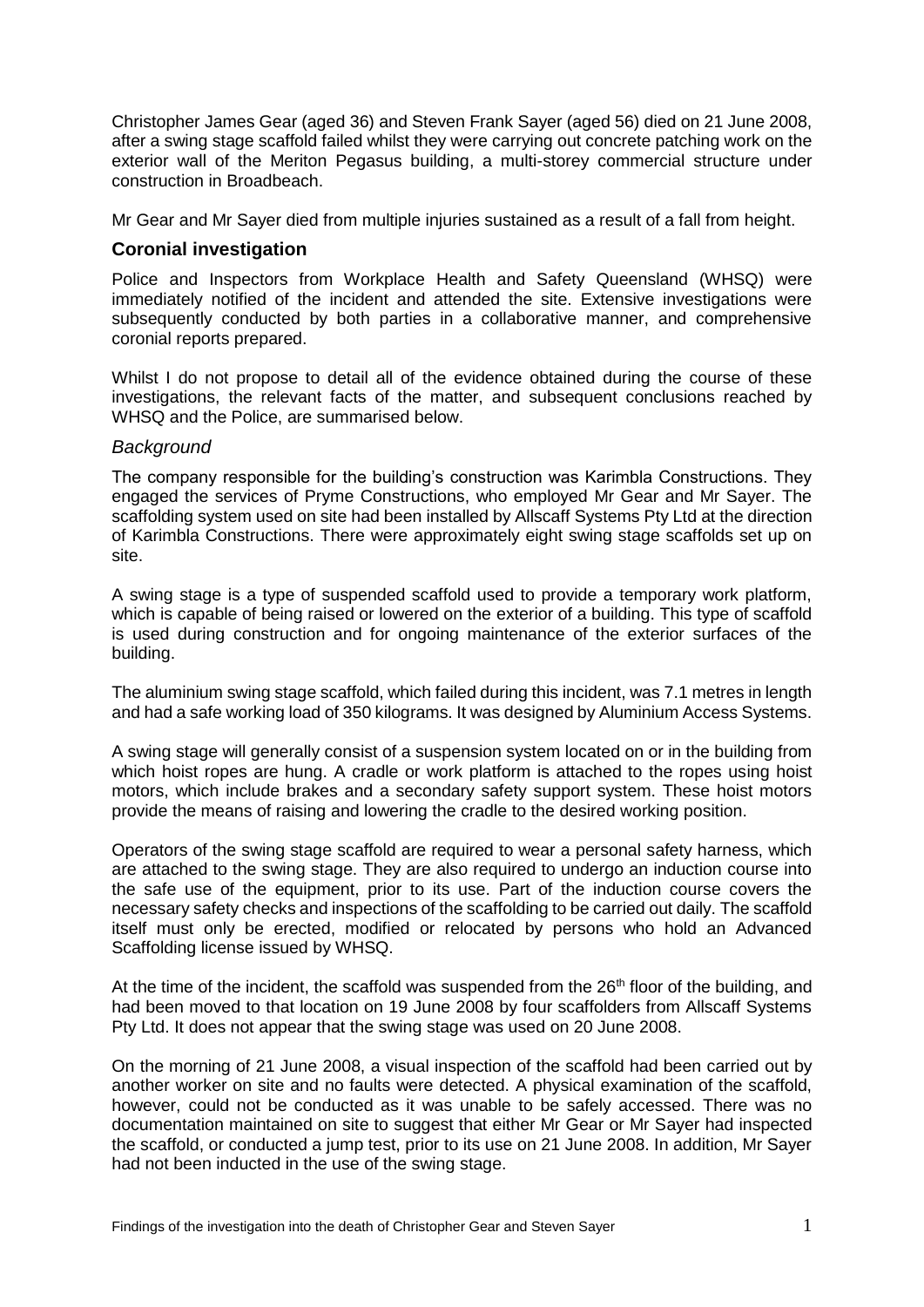At the time of the incident, both Mr Gear and Mr Sayer were wearing safety harnesses, which were attached to the swing stage scaffold.

#### *Specifics of the failed swing stage scaffold*

The installation and setup of the swing stage involved in this incident consisted of two telescopic needles that were located on a non-trafficable roof area located on the 26<sup>th</sup> floor of tower 1. One needle was set up on a rostrum that raised the height of the needle to approximately 1400 mm ('Needle A'). The second needle ('Needle B') was set up on timbers and the edge beam so that it was at roof level. Both needles incorporated an inboard section and outboard section. The inboard section is the part of the needle, which is located between the centre mass of the counterweight and the pivot point on or near the building edge, over which the needle would pivot. The outboard section of the needle is the part used for the suspension of the swing stage cradle and is locate out over the edge of the building.

Needle A was set up on a rostrum consisting of aluminium modular scaffold components and steel tube and coupler components. The rostrum was located in close proximity to the edge beam of the building. The counterweight box was positioned under the raised needle on the roof surface. The inboard section of Needle A was located on a frame consisting of steel tube and coupler scaffolding components. This frame provided support for the needle at its elevated height and a means of attachment between the needle and the counterweight box. The connections at the counterweight box are critical to ensure the counterweights provide adequate support for the swing stage cradle.

Needle B was set up with the counterweight box mounted on top of the inboard end of the suspension needle. It was set up on the roof of the building. The counterweight box was set on top of the needle and secured with a bolt and nut through the needle.

In the manner the swing stage was constructed by Allscaff Systems Pty Ltd, the scaffold components were required to be secured to the counterweight box by way of couplers. When couplers are used to provide the connection with the counterweight box, it is reliant on the friction of the coupler on the scaffold tube. This prevents the scaffold tube from being pulled up and out of the counterweight box retaining rings. To ensure adequate friction between the coupler and the scaffold tube, the coupler would be required to be tightened to a predetermined value. In this case, it was intended that four couplers be used. At the scene, two couplers were located loose on the roof surface, and the other two were located on top of the weights of the counterweight box.

### *Technical Report*

During the course of WHSQ's investigation into the incident, an Investigation Technical Report (the Report) was prepared by WHSQ Engineers, Mr Terrence O'Sullivan and Mr Stuart Davis. The Report was commissioned for the purpose of obtaining technical comment on the suspended scaffold components and methods of assembly used in this case, and to discuss the factors, which were likely to have contributed to the loss of suspension that caused the swing stage cradle to fall to the ground.

Following a thorough assessment of the remnants of the swing stage scaffold involved in this incident, it was determined that the lack of restraint on the counterweight provided for by Needle A was the primary cause of the incident. It was noted that the structural integrity of any connection between a suspended counterweight box and the suspension needle is critical as its failure can contribute to the cradle falling to the ground. For this reason, such a connection needs to be a 'positive connection', that is, it needs to be reliable, of adequate strength and easily inspected to check for its correct installation. In this case, the scaffold coupler was fitted to a vertical tube underneath the steel rings on the counterweight box, which is not a positive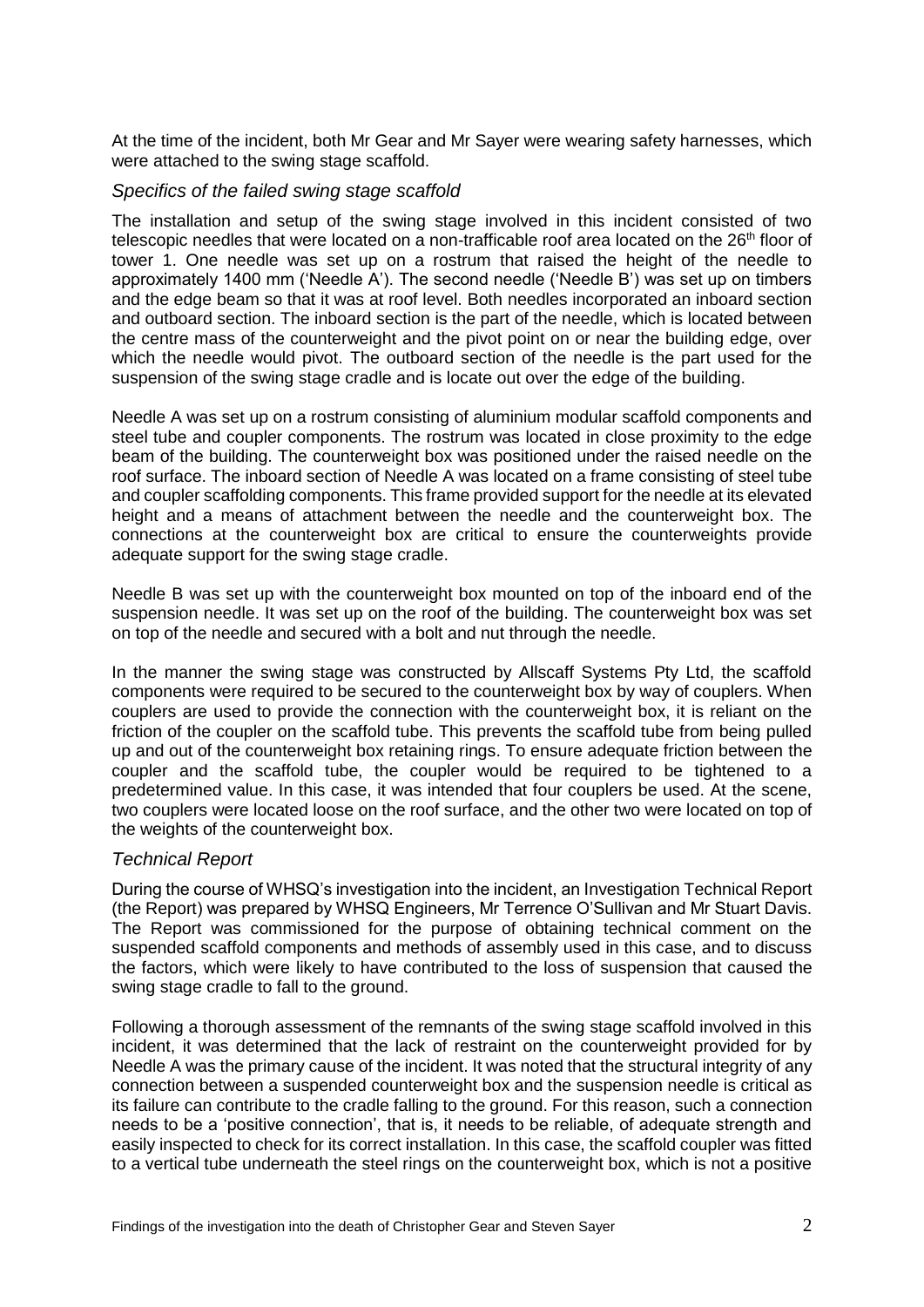connection. Such a method relies upon the coupler being tightened to a minimum predetermined torque to provide sufficient friction in order to ensure that the counterweight box remains attached to the needle at all times. Accordingly, a visual inspection of the scaffold coupler would not have been able to provide a true indication of whether it was tightened to an adequate torque, which can only be done with a calibrated torque wrench. The integrity of the welds connecting the vertical rings to the counterweight box was also pivotal when using this method of construction, which necessitates the development of testing and well documented welding procedures. This had not been done.

The manner in which the swing stage was eventually constructed by Allscaff Systems Pty Ltd deviated from the design drawings developed by Aluminium Access Systems, which showed the counterweight box placed on top of the suspension needle. The deviation in this design at the time of construction was not specified or certified by an Engineer, which would have ensured that the counterweight connection was structurally adequate. The deviation in the design configuration reduced the effectiveness of the needle suspension system, and placed complete reliance on the couplers being tightened adequately. It therefore changed the suspension system from one that could be assessed by a visual inspection to one that necessitated the use of specialised equipment. It also did not follow the guidelines provided for in the Australian Standards, which do not show the use of scaffold couplers as an acceptable means of securing needle counterweights.

The Report notes that had the counterweights and box been positioned and secured on top of the suspension needle, the swing stage would not have failed.

### *WHSQ investigation findings*

Following completion of WHSQ's comprehensive investigation, the swing stage scaffold, which catastrophically failed and caused Mr Gear and Mr Sayer's deaths, was found to be deficient and unsafe. Furthermore, a number of safety measures, which were required to be followed, had not been complied with at the time of the incident. Relevantly, WHSQ found that:

- The scaffolding installed by Allscaff Systems Pty Ltd was done so in a way that deviated from the supplier's original engineer's drawings. Specifically, one of the swing stage needles was secured above the counterweight box with friction couplers, rather than underneath. No plans or drawings by an engineer or competent person were sought by Allscaff Systems Pty Ltd confirming that this alternative method was adequate and safe.
- The method of restraining the counterweight boxes relied on the use of scaffold couplers, the effectiveness of which was dependent upon them being adequately tightened to a pre-determined torque. The tension of the couplers could not be determined by way of a visual inspection, and required the use of specialised equipment. Even when tightened correctly, scaffold couplers should not be used in critical areas, such as restraining counterweight boxes.
- There had been a breach of AS/NZS 4576 1996 'Guidelines for scaffolding' and AS/NZS1576.4 – 1991 'Suspended Scaffolding', which stipulated that the preferred erection method for the scaffolding suggested that 'counterweights should be placed directly on the needles or on the innermost components to the needles in the designed location'. This was not the case with one of the needles on the swing stage involved in this incident.
- Testing indicated that one coupler tightened to a reasonable torque would have had adequate capacity to resist slipping. Hence, it is unlikely in this case that the H-Frame would have become disconnected from the counterweight box had the couplers been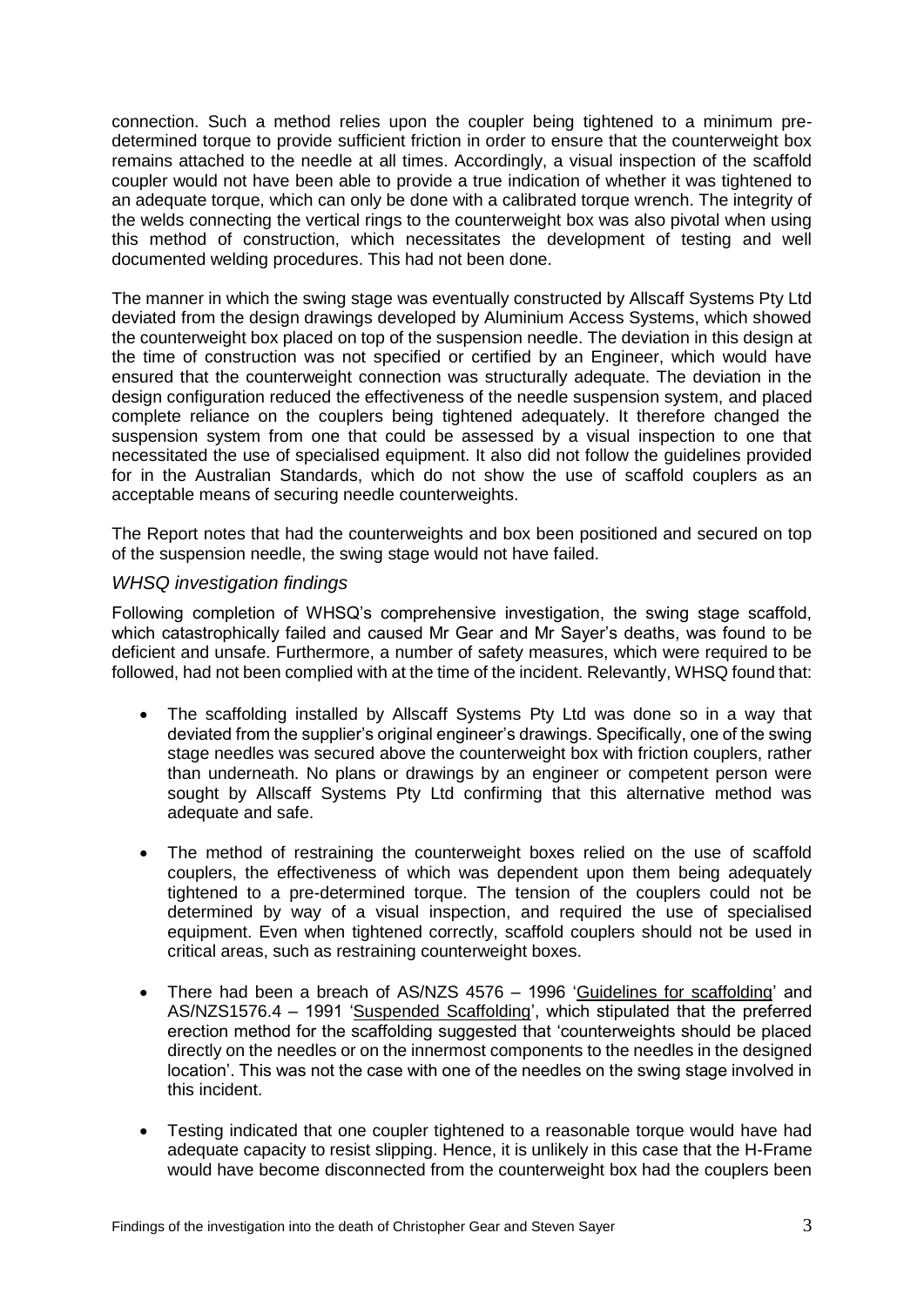adequately tightened. Inspection of the site suggests that the H-frame was pulled up and out of the retaining tubes welded to the sides of the counterweight box.

- There was no evidence to demonstrate that a system was in place to provide adequate checking and monitoring of any swinging stage on site at the time of the incident. There were also no documented procedures to ensure that swing stages were erected and installed in accordance with the manufacturer's specifications. These systems should have been implemented by Pryme Constructions Pty Ltd and Karimbla Constructions Pty Ltd.
- The swinging stage log books kept on the construction site where the incident occurred were not up to date.
- Mr Sayer had not been inducted into the use of the swing stages prior to the incident. There was no system in place on site to prevent an unqualified worker from accessing the scaffold.

With respect to how the incident transpired, it was thought that Mr Gear and Mr Sayer may have moved to the same end of the swing stage where their combined weight would have contributed to the catastrophic failure of one of the needles that was installed on top of the counterweight box. Whilst this was cited as a possibility, the exact scenario could not ultimately be determined, as there were no direct witnesses to the incident.

### *Police investigation*

Police also conducted a thorough investigation into the incident, which included obtaining witness statements, scene photographs and relevant documentation.

A final coronial report was subsequently prepared, prior to receipt of the WHSQ Technical Report. In reaching conclusions about the incident, police were of the view that the southern needle of the scaffold toppled over the side of the building, taking the rostrum with it, and leaving the swing stage platform tilted to one side suspended solely form the northern needle. The northern needle was unable to support the weight and toppled over the side of the building initially landing on level 4, before then falling to the ground. It was thought that the southern needle failed as the counterweight basket and its contents were not clamped onto the inboard end of the southern needle. Whilst police thought it likely that the clamps were not fitted to the scaffold, despite claims to the contrary by employees from Allscaff Systems Pty Ltd, who were responsible for erecting the scaffolding, there was no conclusive evidence to support this scenario. As such, it was determined that there was insufficient evidence to prosecute any individual with a criminal offence relating to the matter.

### **WHSQ prosecution**

Following completion of the WHSQ investigation, prosecutions were commenced against Allscaff Systems Pty Ltd, Karimbla Construction Services Pty Ltd and Pryme Constructions Pty Ltd. Each business, was charged with breaching s. 24 of the *Workplace Health and Safety Act 1995* (repealed) (the Act) having failed to meet its workplace health and safety obligations. The Director of Allscaff Systems Pty Ltd, Mr Ralph Smith, was also charged with breaching s. 167 of the Act*,* as he did not ensure a corporation complied with the Act in his role as an executive officer.

On 19 July 2013 in the Southport Magistrates Court, Pryme Constructions Pty Ltd were found guilty and fined \$600,000.

On 19 January 2015, Karimbla Construction Services Pty Ltd pleaded guilty in the Southport Magistrates Court and were fined \$25,000 and ordered to pay professional and court costs.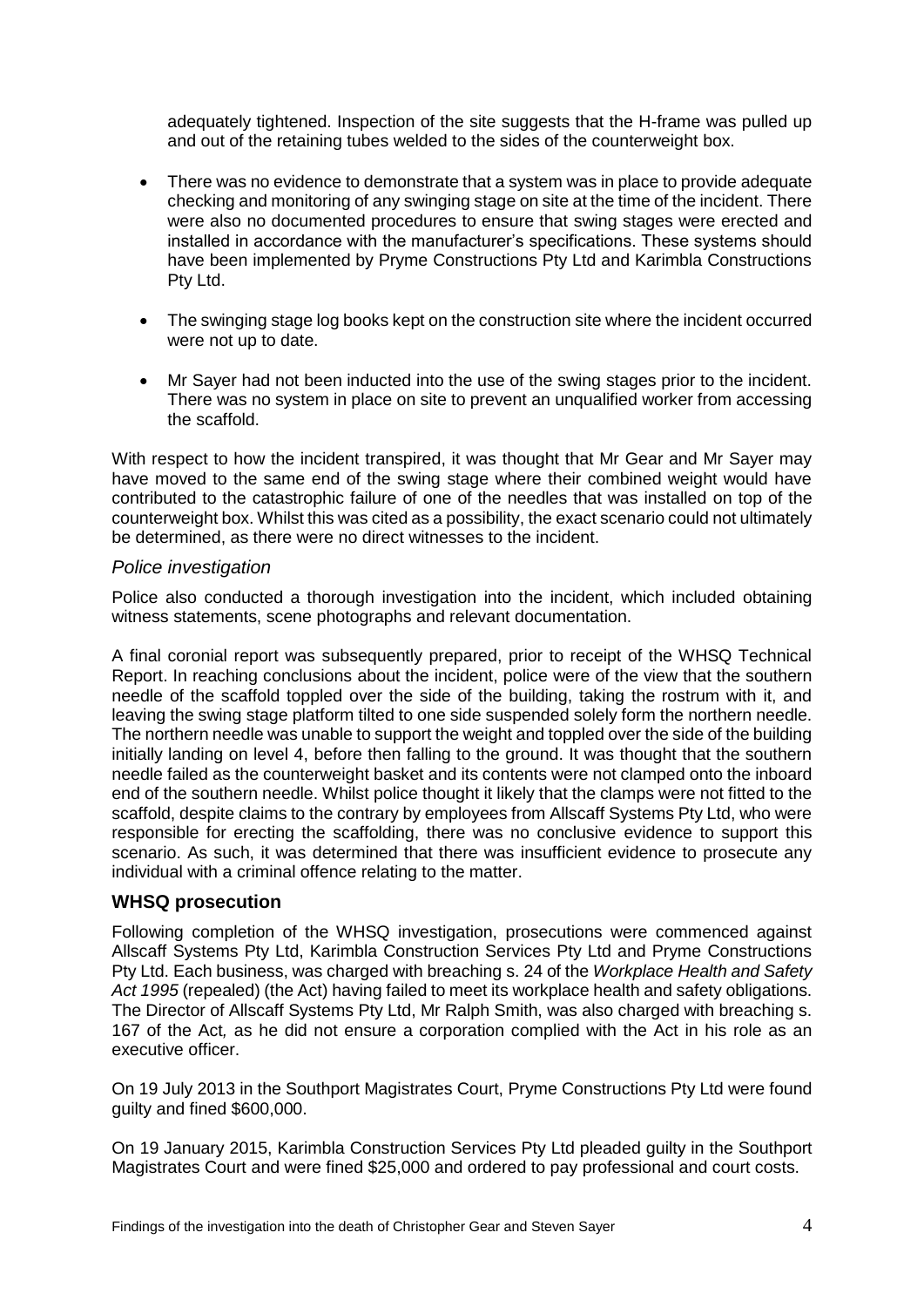On 27 February 2015, Allscaff Systems Pty Ltd plead guilty in the Beenleigh Magistrates Court and were fined \$700 000 plus legal, professional and Court costs.

On 27 February 2015, Mr Smith pleaded guilty in the Beenleigh Magistrates Court and was sentenced to 12 months imprisonment, wholly suspended for an operational period of 3 years. A conviction was recorded.

#### *Timeframe of finalising prosecution*

I note that the prosecutions against each of the defendants took some seven years to conclude, which significantly delayed finalisation of the coronial investigation, pursuant to the requirements of s. 29 of the *Coroners Act 2003.* Whilst complaints against each of the defendants were made on 1 June 2009 by WHSQ, a number of interim applications and judicial reviews were sought by each of the defendants. The hearing of each of these applications delayed finalisation of the prosecution considerably. It is unfortunate for Mr Gear and Mr Sayer's families that the prosecution of those involved in this incident, and as a consequence the coronial investigation, took so long to reach a conclusion.

### **WHSQ organisational response following incident**

Following this incident, WHSQ commissioned a review to examine and formulate practical recommendations on the design, installation, maintenance, inspection, training and other operational aspects of suspended or swing stage scaffolding, so as to enhance its safe use. Such an investigation was thought to be necessary after a number of serious incidents involving suspended scaffolding. The investigation involved a review of the relevant Australian Standards and Codes of Practice from a number of State Authorities and overseas. A large reference group was created to assist with the review, including the Builders Labours' Federation, Queensland Master Builders Association, Scaffolder's Association and other industry experts. An audit was also undertaken by WHSQ of all swing stages erected in Queensland at the time.

The review found that the requirements for the design, installation, maintenance, inspection, training and other operational aspects of swing stage scaffolding were well defined in the current standards. Additionally, if the specified requirements were implemented in their entirety, swing stage scaffolding systems could be expected to be safe. However, it was clear that not all parties fully understood their obligations. As such, it was determined that in order to enhance the safe use of swing stage scaffolding, all relevant parties needed to follow the regulations and guidelines in existence. In relation to Mr Gear and Mr Sayer's death, it was thought that the incident was the result of a lack of knowledge by the parties involved, and as such it was recommended that a number of new initiatives be introduced. These initiatives were designed to upgrade the information available to the industry, as well as the levels of competency through the introduction of additional specialised training courses. Other initiatives introduced included:

- Load testing of the suspended scaffold be undertaken to ensure that it is safe for use;
- All aspects of the design of the suspended scaffold system and inspection of initial installation to be carried out by a suitably qualified engineer; and
- A compliance pack containing the documentation for the design, testing, inspection etc. associated with the swing stage scaffold.

The review found that if each of these initiatives were adopted and fully implemented by the industry, then swing stage scaffolding could be considered to be entirely safe.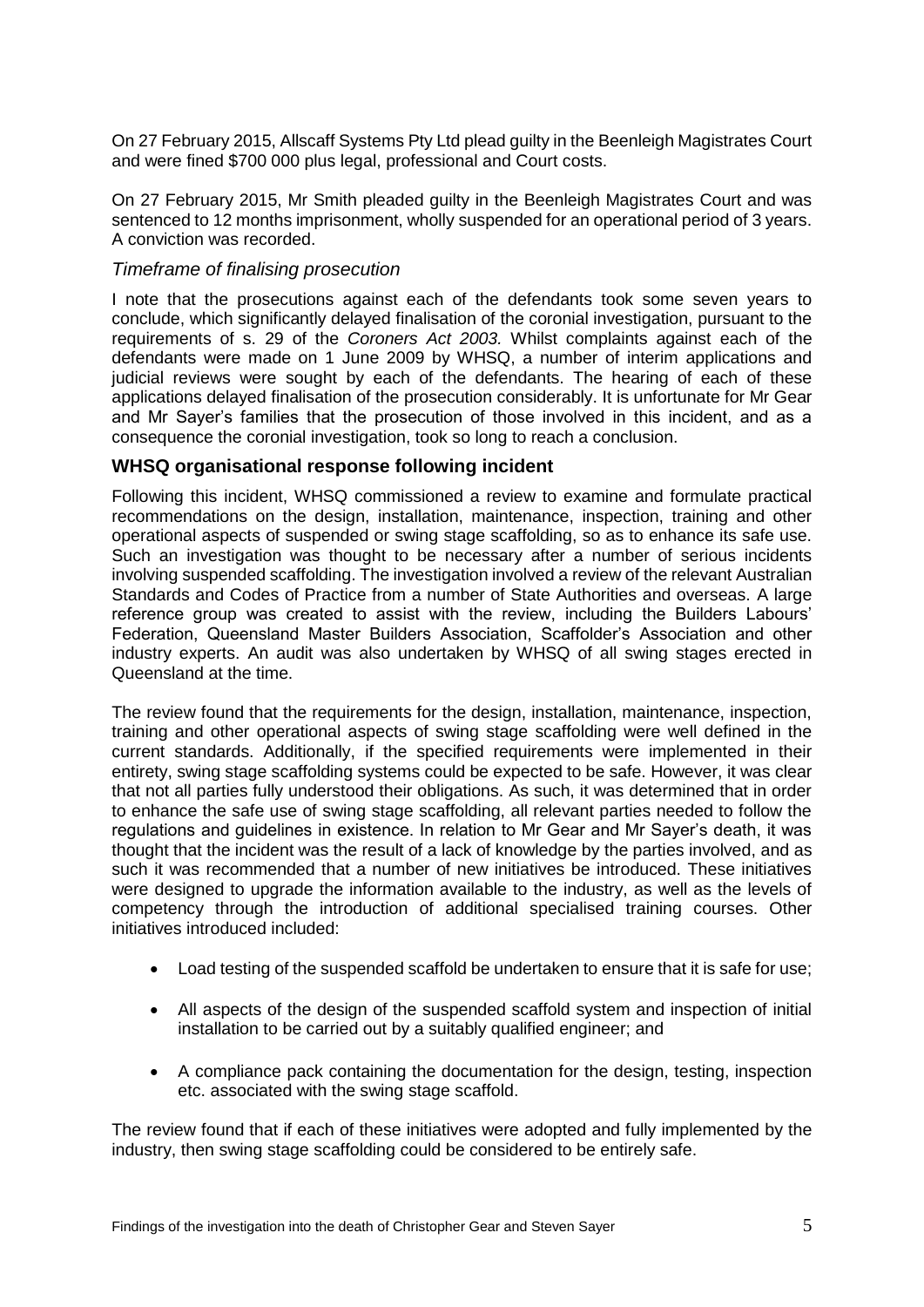# *Amendments to the Scaffolding Code of Practice 2009*

In response to the recommendations of the review, WHSQ amended the *Scaffolding Code of Practice*, which was adopted in 2009. The amendments included a requirement that the swing stage scaffolding be designed and certified by a suitably qualified engineer (Part 7, Types of Scaffold, 7.3 Suspended (swing stage) Scaffold), and that installers and users of swing stage scaffolding complete a specific training courses. A Compliance Pack for swing safe scaffolding (Appendix 5) was also introduced.

Two training courses were subsequently developed by WHSQ. The first covered the safe erection/installation of swing stage scaffolds, which examined the scope of work to plan the job, selecting and inspecting scaffolding and associated equipment, set up tasks, installing and commissioning scaffolding equipment, as well as the safe dismantling of scaffolding. The second course related to the safe use of swing stage scaffolds, which covered the scope of work to plan, conducting routine checks, conducting swing stage operations and safely shutting down and securing the swing stage scaffolding.

Both courses were accredited by the Training and Employment Recognition Council Queensland in July 2009 for a period of 5 years.

On 1 January 2015, the Australian Skills Quality Authority approved an application by WHSQ to renew the accreditation of the aforementioned training courses.

### *Amendments to the Australian Standard Scaffolding – Suspended Scaffolding*

In 2012 and 2013, WHSQ were instrumental in amending the content of the **Australian Standard Scaffolding Part 4 Suspended scaffolding AS/NZ 1576.4**. The following key amendments were subsequently made:

- Section 3 System design, 3.3 Cradle, 3.36 Suspension link: Raising the standard of the bolts and connecting pins connecting the cradle suspension point to the scaffolding hoist.
- Section 3 System design, 3.6 Suspension rig, 3.6.2 Stability of suspension rig, 3.6.2.4 Counterweights: Counterweights are to be secured to the suspension rig in such a manner that they cannot be removed without the use of a tool. Scaffold couplers or other friction devices shall not be used where their failure could result in the release of the counterweight. A positive connection, which does not rely on friction shall be used. Also, outlining the method of attaching counterweights to needles is critical to ensure the cradle remains suspended and does not fall.
- Section 4 Installation design and stability, 4.5 Suspension and secondary ropes: Where a swaged ferrule is used to produce a termination, it shall be subjected to a proof force that is not less than twice the WLL of the rope. This test shall be conducted prior to the first use and shall not damage the ropes.

### *Queensland swing stage scaffold operator compliance campaign & audit*

In 2012, WHSQ commenced the Queensland swing stage scaffold operator compliance campaign, which was intended to identify incidents of non-compliance with regard to the operation and erection of swing stages, and to take appropriate enforcement action. It was also used to determine the level of compliance amongst swing stage scaffolding operators with the *Scaffolding Code of Practice 2009* and the relevant Australian Standards. The impact of the recent changes, including the training requirements, in managing risks associated with swing stage scaffolding was also considered.